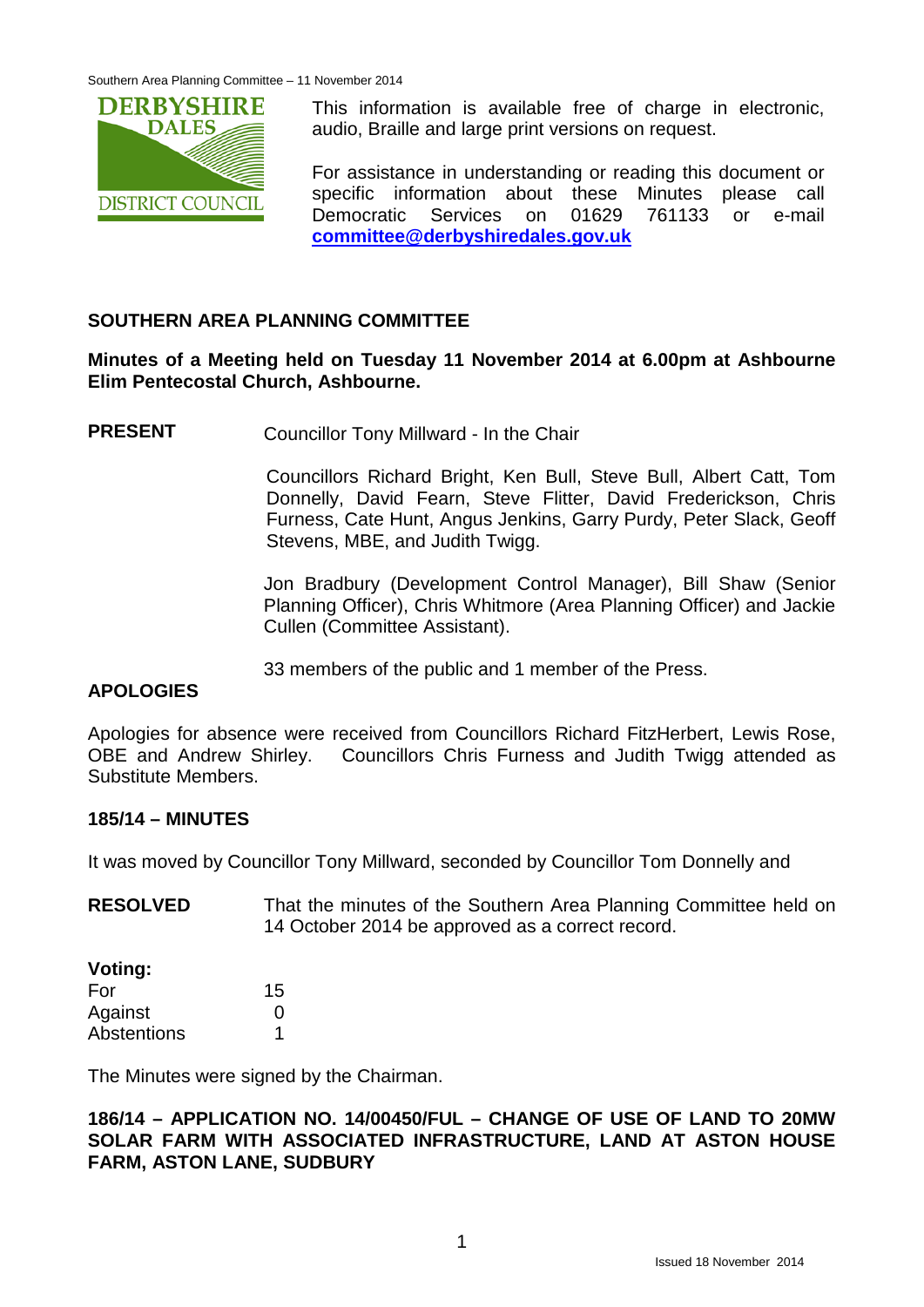Southern Area Planning Committee – 11 November 2014

The Committee visited the site prior to the meeting to enable them to assess the impact on the surrounding area.

In accordance with the procedure for public participation, Joanna Fitzalan Howard, Land Agent, spoke in favour of the application.

Members were advised that Condition 9 on page 23 of the report should read:

*'All construction and future maintenance traffic associated with the Solar Farm shall utilise the existing access to Aston House Farm with no direct vehicle access from Leathersley Lane.'*

It was moved by Councillor Garry Purdy seconded by Councillor Albert Catt and

**RESOLVED** (unanimously) That planning permission be granted subject to the conditions set out in the report.

### **187/14 - APPLICATION NO. 14/00558/FUL – ERECTION OF GARAGE AT WEST LODGE HOUSE, DERBY ROAD, DOVERIDGE**

The Committee visited the site prior to the meeting to enable them to assess the impact of the development on its surroundings.

In accordance with the procedure for public participation, Mr Tony Morley, representing Doveridge Parish Council, spoke against the Application.

A copy of correspondence received after publication of the Agenda was circulated at the meeting.

It was moved by Councillor Geoff Stevens, MBE, seconded by Councillor Steve Flitter and

**RESOLVED** (unanimously) That planning permission be granted, subject to satisfactory roofing material being agreed prior to commencement of the development.

#### **188/14 - APPLICATION NO. 14/00354/OUT – RESIDENTIAL DEVELOPMENT OF UP TO 145 DWELLINGS WITH ASSOCIATED PUBLIC OPEN SPACE (OUTLINE) AT LEYS FARM, WYASTON ROAD, ASHBOURNE**

The Committee visited the site prior to the meeting to enable them to fully appreciate the issues involved.

In accordance with the procedure for public participation, the following spoke against the Application:

Colin Loud, local resident Peter Fox, local resident Chris Kidger-Toole, local resident Paul Miller, local resident Councillor Ian Bates, on behalf of Ashbourne Town Council Gillian Dudfield, neighbour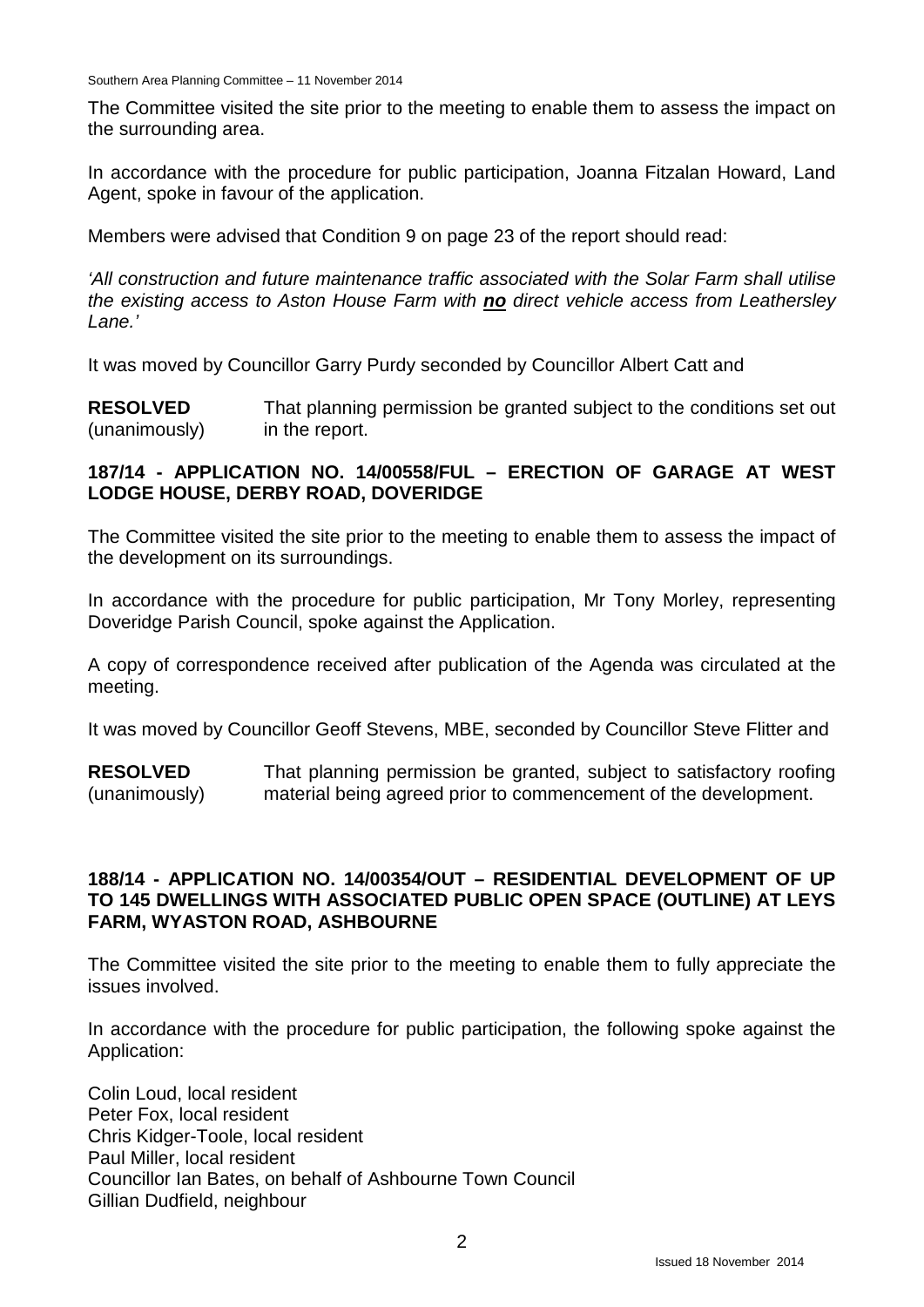Southern Area Planning Committee – 11 November 2014

Hannah Lakin, local resident Steve Challiner, local resident Patrick Kerr, local resident and countryside user

The Committee's attention was drawn to p.40 of the report, with reference to clarification regarding mineral extraction. Members were advised that the applicant had been in contact with the Council, and these issues had now been addressed.

Councillor Donnelly circulated photos of Wyaston Lane showing the traffic and parking situation.

A total of 57 representations received were received; the objections/concerns raised were summarised in the report.

It was moved by Councillor Tom Donnelly, seconded by Councillor Tony Millward and

**RESOLVED** That this application be refused for the reason set out below.

#### Reason for refusal:

The site comprises of green fields outside the existing built framework of Ashbourne. The proposed development would constitute an unsustainable form of development as it will individually and cumulatively with other planned residential development around the town be likely to lead to a significant increase in traffic congestion. In addition the site is considered to be relatively remote from existing community infrastructure and services and does not incorporate the provision of additional facilities such that future residents would be further reliant on the private car to access facilities in leading their daily lives thereby exacerbating its impact on the local road network. As such the adverse impacts of the proposed development are considered to significantly and demonstrably outweigh its benefits when assessed against the policies of the NPPF taken as a whole.

A recorded vote on the proposition was requested by Councillor Tom Donnelly and seconded by Councillor Tony Millward, as follows:

#### **Voting**:

In favour Councillors Richard Bright, Steve Bull, Albert Catt, Tom Donnelly, Steve Flitter, David Frederickson, Angus Jenkins, Tony Millward, Peter Slack and Judith Twigg (10). Against **Abstentions** Councillors Chris Furness, Cate Hunt, Garry Purdy and Geoff Stevens, MBE (4) Councillors Ken Bull and David Fearn (2). The Chairman declared the motion carried.

**189/14 - APPLICATION NO. 14/00611/FUL – SHED/SUMMERHOUSE AT CHURCH COTTAGE, CHURCH STREET, BRASSINGTON**

The Committee visited the site prior to the meeting to assess the impact of the development on its surroundings.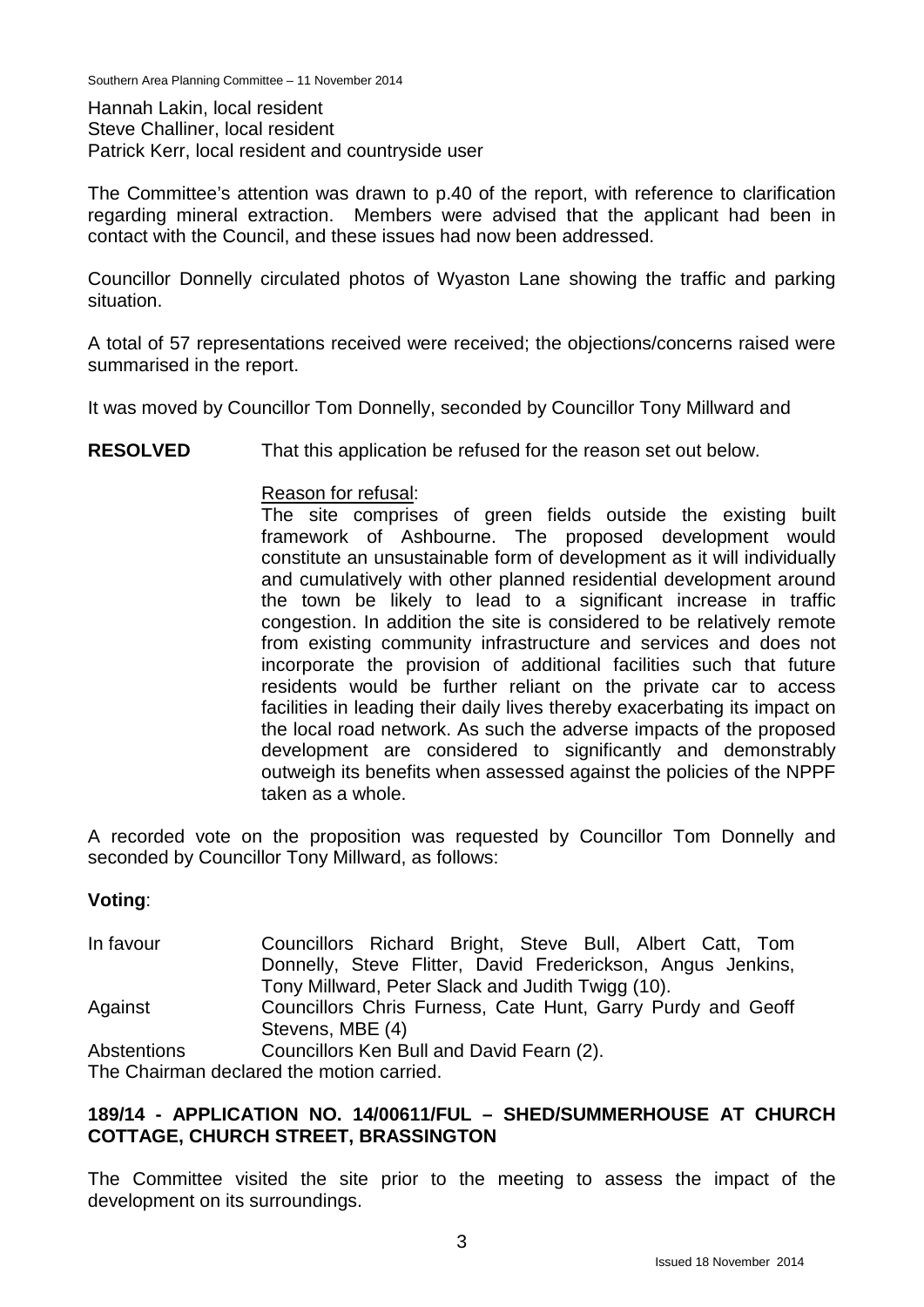One letter of objection had been received; the main concerns of which were set out in the report. The Parish Council, whilst having no objections in principle, had put forward some suggestions to lessen the impact of the building, as set out below:

- Replace existing rosemary tiles with Staffordshire Blue
- Carry out planting to screen the building, and
- Amend the colour of the building to a more subdued tone, either naturally or by treatment

It was moved by Councillor Cate Hunt, seconded by Councillor Judith Twigg and

**RESOLVED** That planning permission be granted subject to conditions being put in place as suggested by the Parish Council:

- Replace existing rosemary tiles with Staffordshire Blue
- Carry out planting to screen the building, and
- Amend the colour of the building to a more subdued tone, either naturally or by treatment

#### Reason for Decision:

This development would be an improvement on the street scene compared with the previous development and would not have an overall adverse impact.

| Voting:            |    |
|--------------------|----|
| For                | 12 |
| <b>Against</b>     | 3  |
| <b>Abstentions</b> | 1  |

The Chairman declared the motion carried.

# **190/14 – MOTION TO CONTINUE**

It was moved by Councillor Garry Purdy, seconded by Councillor David Fearn and

**RESOLVED** (unanimously) That, in accordance with Rule of Procedure 13, the meeting continue beyond 2 ½ hours to enable the business on the agenda to be concluded.

#### **191/14 – APPLICATION NO. 14/00537/VCOND – SECTION 73 APPLICATION VARIATION OF CONDITIONS 2&3 (09/00803/VCOND) TO ALLOW 85 SQUARE METRES OF EXISTING SALES AREAS TO BE USED FOR THE SALE OF ANY A1 NON-FOOD GOODS BY A CATALOGUE SHOWROOM RETAILER AT HOMEBASE, WATERSIDE ROAD, ASHBOURNE**

The application sought to vary conditions 2 and 3 of a previous variation of condition permission, under application reference no 09/00803/VCOND. The wordings of the conditions were set out in the report, along with the proposed variations.